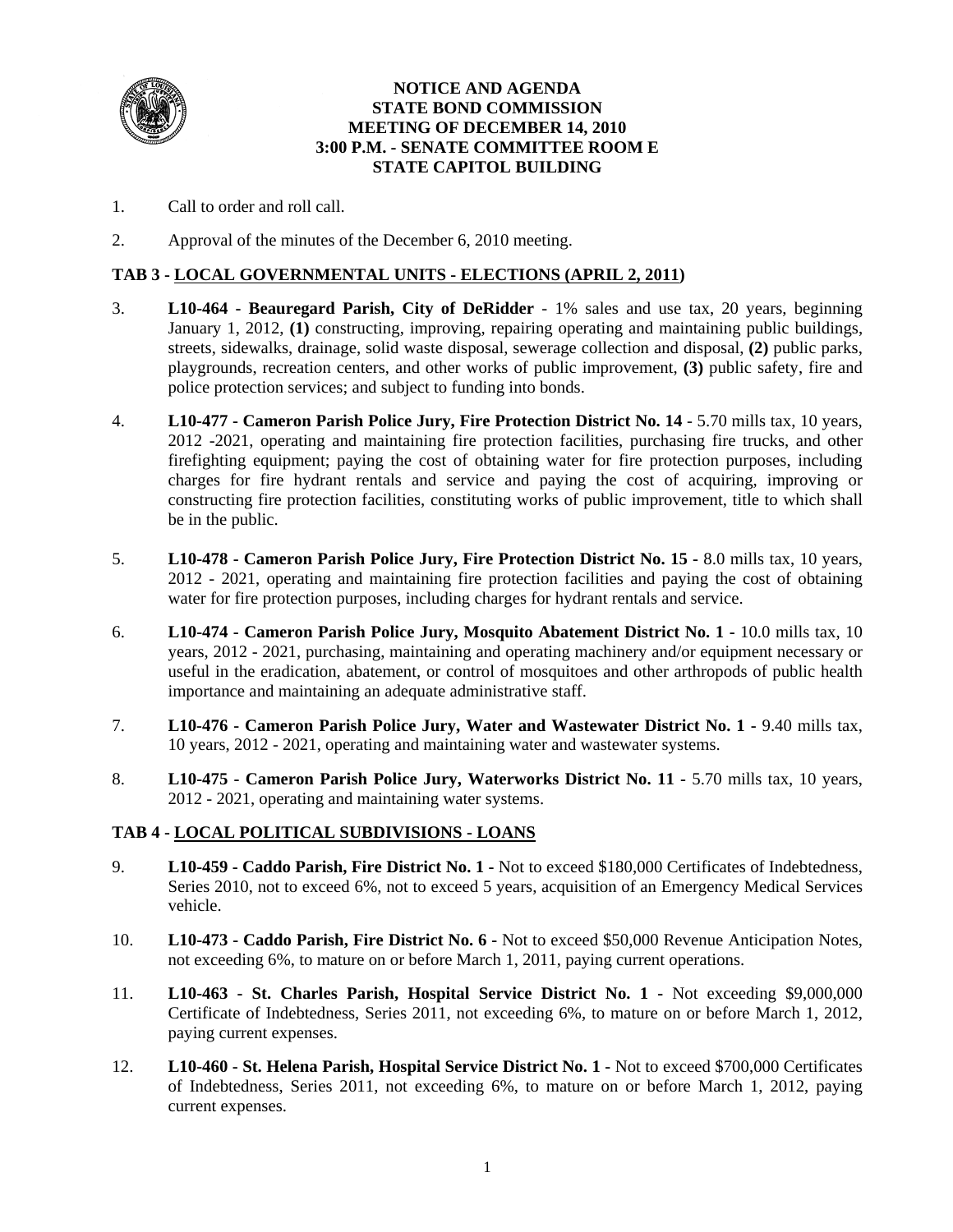13. **L10-467 - St. John the Baptist Parish Council** - Not exceeding \$800,000 Certificates of Indebtedness, Series 2011, not exceeding 6%, not exceeding 5 years, acquiring maintenance equipment including, but not limited to, tractors, cutters, excavators, trailers and trucks.

# **TAB 5 - LOCAL POLITICAL SUBDIVISIONS - LOANS/BONDS - FINAL APPROVAL - TAXABLE QUALIFIED SCHOOL CONSTRUCTION (QSCB) ARRA PROGRAM**

- 14. **L10-465 Assumption Parish School Board -** Not exceeding \$10,000,000 Revenue Bonds (Taxable QSCB), to be issued in one or more series, non-interest bearing or not exceeding 8%, not exceeding 20 years, construction, rehabilitation or repair of public school facilities, including equipping of school facilities improved with Bond proceeds.
- 15. **L10-462 Avoyelles Parish School Board** Not exceeding \$1,000,000 Revenue Bonds (Taxable QSCB) on one or more series, to be issued as either not exceeding 2% qualified tax credit bonds or not exceeding 8% interest-bearing bonds, not exceeding 19 years, construction, rehabilitation or repair of public school facilities, including equipping of school facilities improved with Bond proceeds.
- 16. **L10-458 Catahoula Parish School Board** Not exceeding \$500,000 Revenue Bonds (Taxable QSCB) to be issued as either not exceeding 2% qualified tax credit bonds or not exceeding 7% interest- bearing bonds, not exceeding 19 years, construction, rehabilitation or repair of public school facilities, including equipping of school facilities improved with Bond proceeds.
- 17. **L10-470 East Feliciana Parish School Board -** Not exceeding \$820,000 Revenue Bonds (Taxable QSCB), in one or more series, to be issued as either not exceeding 2% qualified tax credit bonds or not exceeding 8% taxable interest-bearing bonds, not exceeding 17 years, construction, rehabilitation or repair of public school facilities, including equipping of school facilities improved with Bond proceeds.
- 18. **L10-469 Tangipahoa Parish School Board** Not exceeding \$10,000,000 Revenue Bonds (Taxable QSCB), to be issued as either not exceeding 2% qualified tax credit bonds or not exceeding 8% taxable interest-bearing bonds; not exceeding 19 years, construction, rehabilitation or repair of public school facilities improved with Bond proceeds (specifically the construction and equipping of a new elementary school - O.W. Dillon Elementary School in the Kentwood area).
- 19. **L10**-**480 Tangipahoa Parish School Board** Not exceeding \$4,200,000 Revenue Bonds (Taxable QSCB), to be issued as either not exceeding 2% qualified tax credit bonds or not exceeding 8% taxable interest-bearing bonds; not exceeding 19 years, construction, rehabilitation or repair of public school facilities improved with Bond proceeds (specifically the construction and equipping of a new elementary school - O.W. Dillon Elementary School in the Kentwood area).
- 20. **L10-461 Washington Parish, City of Bogalusa School Board** Not exceeding \$10,000,000 Revenue Bonds (Taxable QSCB), in one or more series, to be issued as either not exceeding 2% qualified tax credit bonds or not exceeding 8% interest-bearing bonds, not exceeding 20 years, construction, rehabilitation, repair of public school facilities, including equipping of school facilities improved with Bond proceeds.

## **TAB 5 - LOCAL POLITICAL SUBDIVISIONS - BONDS - FINAL APPROVAL**

21. **L10-466 - Lafayette Parish School Board -** Not exceeding \$3,500,000 Refunding Certificates of Indebtedness, not exceeding 5%, mature no later than November 1, 2023, refunding outstanding Certificates of Indebtedness, Series 2003 and Certificates of Indebtedness, Series 2005.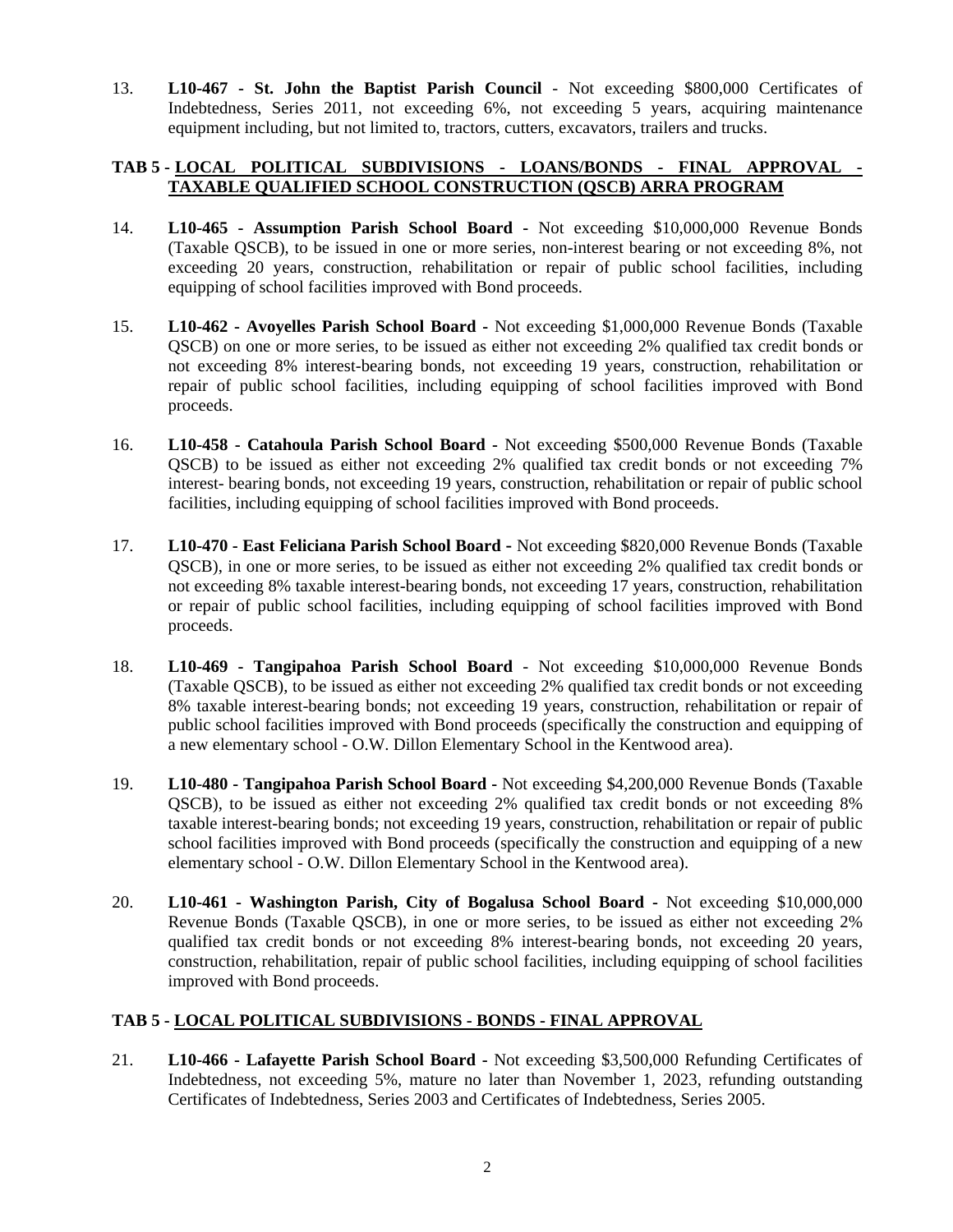- 22. **L08-127A St. Landry Parish, Town of Melville** Not exceeding \$1,198,000 Sewer Revenue Bonds, Series 2010, not exceeding 4.375%, not exceeding 40 years, **(1)** approximately \$848,000 to be utilized to construct and acquire improvements, extensions and replacements to the System, including appurtenant equipment and accessories, a work of public improvement for the Issuer and **(2)** approximately \$350,000 to prepay Bond R-2, Series 1983.
- 23. **L10-382A Union Parish Law Enforcement District** Not to exceed \$650,000 Revenue Bonds, not to exceed 6%, to mature no later than 40 years, **(1)** construct and equip a new multipurpose building, **(2)** fund a reserve for the payment of the Bonds.
- 24. **L10-439 Vernon Parish School Board, Wardwide School District No. 161, Ward 6** Not exceeding \$409,000 General Obligation School Refunding Bonds, not exceeding 4%, to mature no later than March 1, 2030, refund outstanding General Obligation School Bonds, Series 2002.

## **TAB 7 - POLITICAL SUBDIVISIONS - GO ZONE ADVANCED REFUNDING BONDS**

25. **S10-068 - Louisiana Community Development Authority (Woman's Hospital Foundation Project) -** Not exceeding \$30,000,000 Hospital Revenue Notes, Series 2010D, fixed rate not exceeding 8% and/or variable rate not exceeding 15%, mature not later than 10 years from date of issuance, refinance the Series 2010C Taxable Note.

## **TAB 7 - POLITICAL SUBDIVISIONS - BONDS**

26. **S10-069 - Louisiana Community Development Authority (Iberville Parish Public School System Project)** - Not exceeding \$10,000,000 of Qualified School Construction Bonds (QSCB), not to exceed 8%, not exceeding 20 years, acquiring, constructing, renovating and equipping of public school facilities.

#### **TAB 9 - PUBLIC TRUSTS - FINAL APPROVAL AND/OR SALE**

27. **S10-040A - Calcasieu Parish Public Trust Authority (Lake Charles City Court Project) -** Not to exceed \$3,000,000 Revenue Bonds, not exceeding 3.783%, not exceeding 20 years, providing funds for acquisition and construction of a new Lake Charles City Court/Ward Three Judicial Complex and infrastructure improvements, including all furniture, fixtures, equipment and other improvements incidental or necessary in connection therewith.

#### **TAB 10 - RATIFICATIONS AND/OR AMENDMENTS TO PRIOR APPROVALS**

- 28. **L06-501A St. Tammany Parish Development District (Main St. Holdings of St. Tammany, LLC Project)** - Amendments of a prior approval granted on October 19, 2006 to provide for an extension of maturity, amended Trust Indenture and Financing Agreement, and changes in cost of issuance associated with the reissuance of the bonds.
- 29. **L08-399A St. John the Baptist Parish School Board, School District No. 1 Amendment of a** prior approval granted on September 18, 2008 to provide approval of issuance as Taxable QSCB.
- 30. **L10-006A Sabine Parish School Board, Zwolle School District No. 61 -** Ratification of a prior approval granted on January 14, 2010 to obtain approval of cost of issuance.